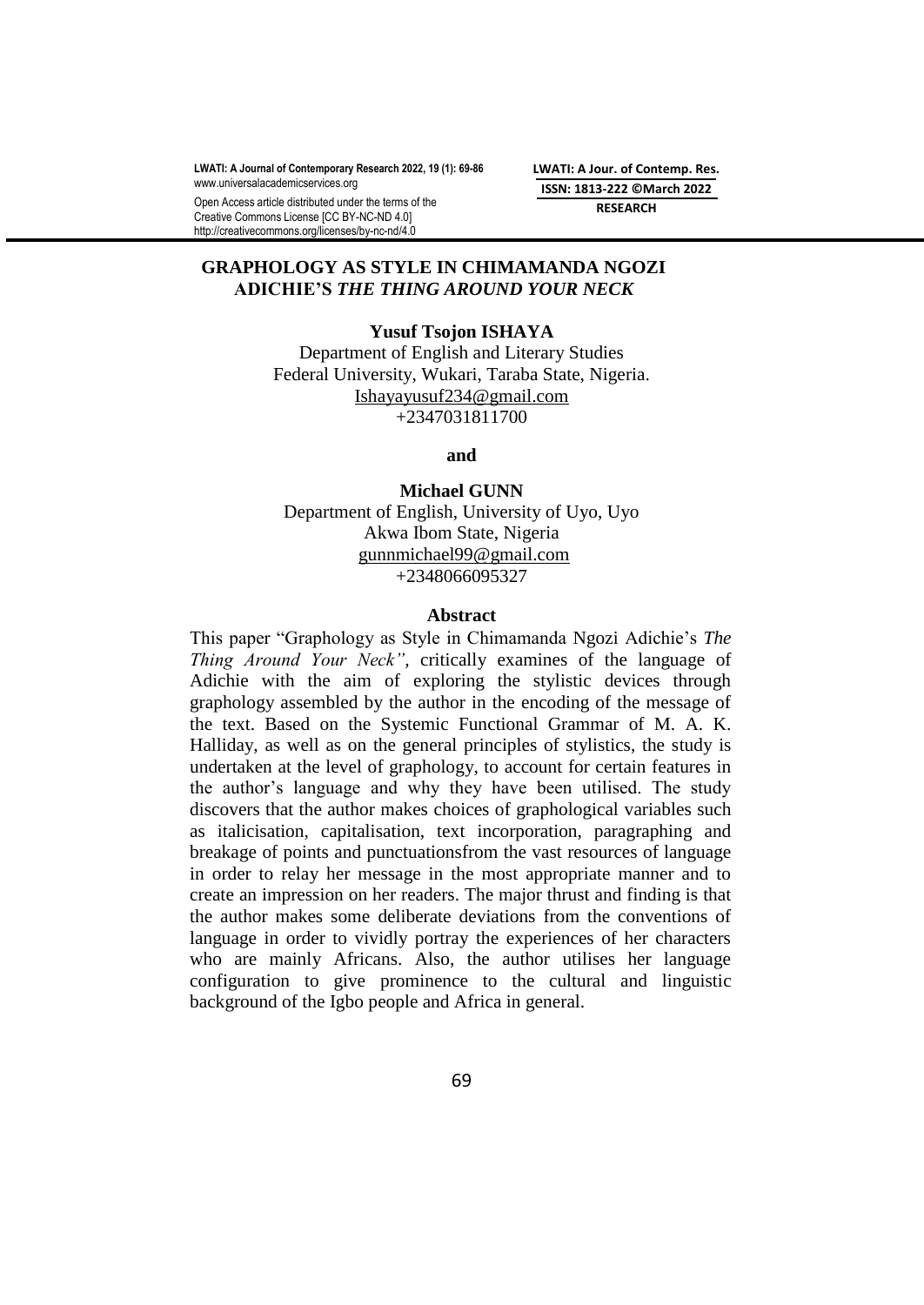**Keywords:** Language, Stylistics, Graphology, Italicisation and capitalisation

## **Introduction**

Language avails itself generously to the service of the user in spoken and written discourse to be manipulated, applied and configured to suit the taste of the user in a situation of usage. It is interesting indeed that each user of language makes peculiar linguistic choices to befit personal desires, contextual requirements, purpose of usage, etc. That notwithstanding, it is important to note that the competence or creative facility of the user of a language matters a great deal. It distinguishes one user from another, and this can be seen in the varying degrees of effects created on readers and listeners by the language of a spoken or written text, as the case may be. In other words, one particular idea is capable of being communicated in numerous ways, depending on the speaker or writer.

It is from the foregoing that the concept of style comes to play. Style would ordinarily mean a distinctive manner in which something is done usually to introduce an innovative, thrilling and renewed approach to doing it. In life generally, we all, if given an opportunity to each do a particular thing, will unarguably handle the (same) task differently. The various approaches will be determined by ability, convenience, geographical and ecological variations, personal and collective ethics, and an array of other conditions. This also applies to our individual approach to language use and the assemblage of words in expressing meaning. In the arena of written language (which constitutes the angle of focus here), it can rightly be put that the writer, to a considerable extent, depends on style to mark him out, to magnify him from an ocean of other writers. In a simpler sense, the distinctive manner in which language is put to use by a writer makes him better appreciated by readers or the public. This is derivable especially in situations where the writer in question has an excellent knowledge of the choices to be made to satisfy certain (contextual or situational) needs. Language is the medium of communication by the writer. All he/she does is "in and through language…whatever [he/she] does can be by the analysis of the language" (Fowler, 1975; p. 2). Thus, it is imperative that the most adequate linguistic choices be made by the writer. The consideration of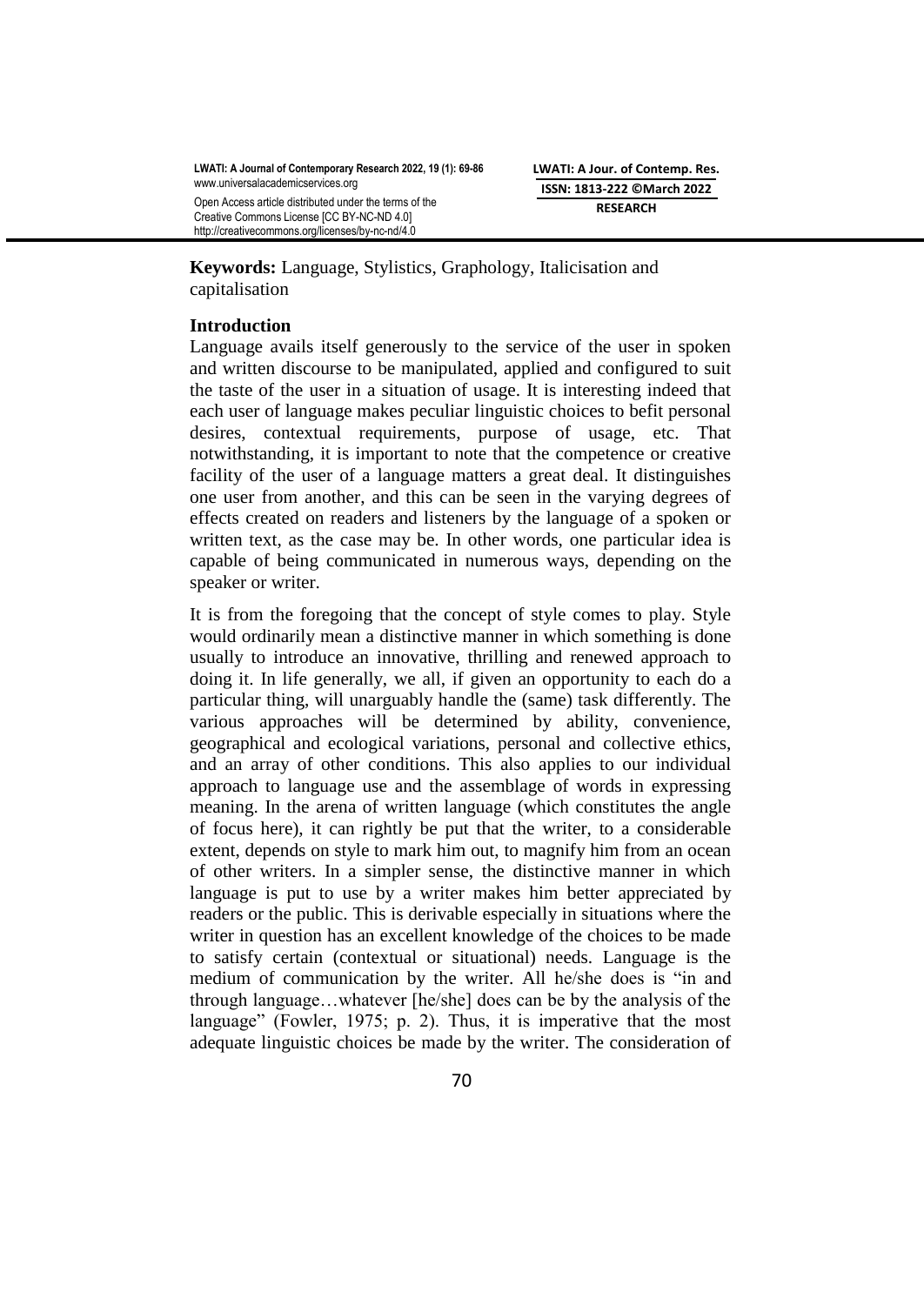Adetugbo (1977) comes to play here. He examines style to be the homage that "what" pays to "how." We see apparently that in writing for instance, the "what" constitutes the issue of discourse, that is, the subject matter being explored or addressed, the "how" invariably refers to the manner in which the subject matter is communicated, the technical application of diction (linguistic choices assembled to make sentences) to create the effect $(s)$  that the writer in question is desirous of.

In a similar vein, Ibhawaegbele and Edokpayi (2011) consider language (which is the tool for literary productivity) to be reflective, having the ability to show the writer a lot of things about himself and his (immediate) environment. They conclude that "A writer's language is a mirror held up to his personality and his particular circumstances. It is through the use of language that he reflects his individual awareness of a given situation". (p. 170). The second sentence quoted here hints that the language user puts linguistic choices into use depending greatly on his personal capability, desire and subject matter. The first sentence shows that a writer"s style reflects who he/she is and determines the extent to which he/she will be recognized and celebrated globally. Their view re-echoes a similar standpoint earlier expressed by Banjo (1996) that "a writer"s style is obviously partly an expression of his personality as well as a reflection of the complexity of his subject matter" (p. 129). Therefore, to be able to reflect his/her background, experiences and the intricateness of their subject matter, a writer is bound to make certain linguistic decisions that may defy the generally accepted norms or conventions of language use. This brings defiance as a stylistic aptitude to the fore. Enkvist (1964), for instance, considers style to be determined by a writer's linguistic departure from what is generally used or accepted. Other linguists such as Leech (1969), Todorov (1975), Widdowson (1975), Yankson (1987) and Enkvist (1977) have supported and advanced the concept of deviation as a stylistic strategy. Leech (1969), for instance, notes that the poet enjoys some "unique freedom" to flout the norms of language use (p. 5).

The above constitutes the background of this research which sets out to stylistically evaluate graphology with textual analysis and illustrations from ChimamandaNgoziAdichie"s (2009) *The thing around your neck.*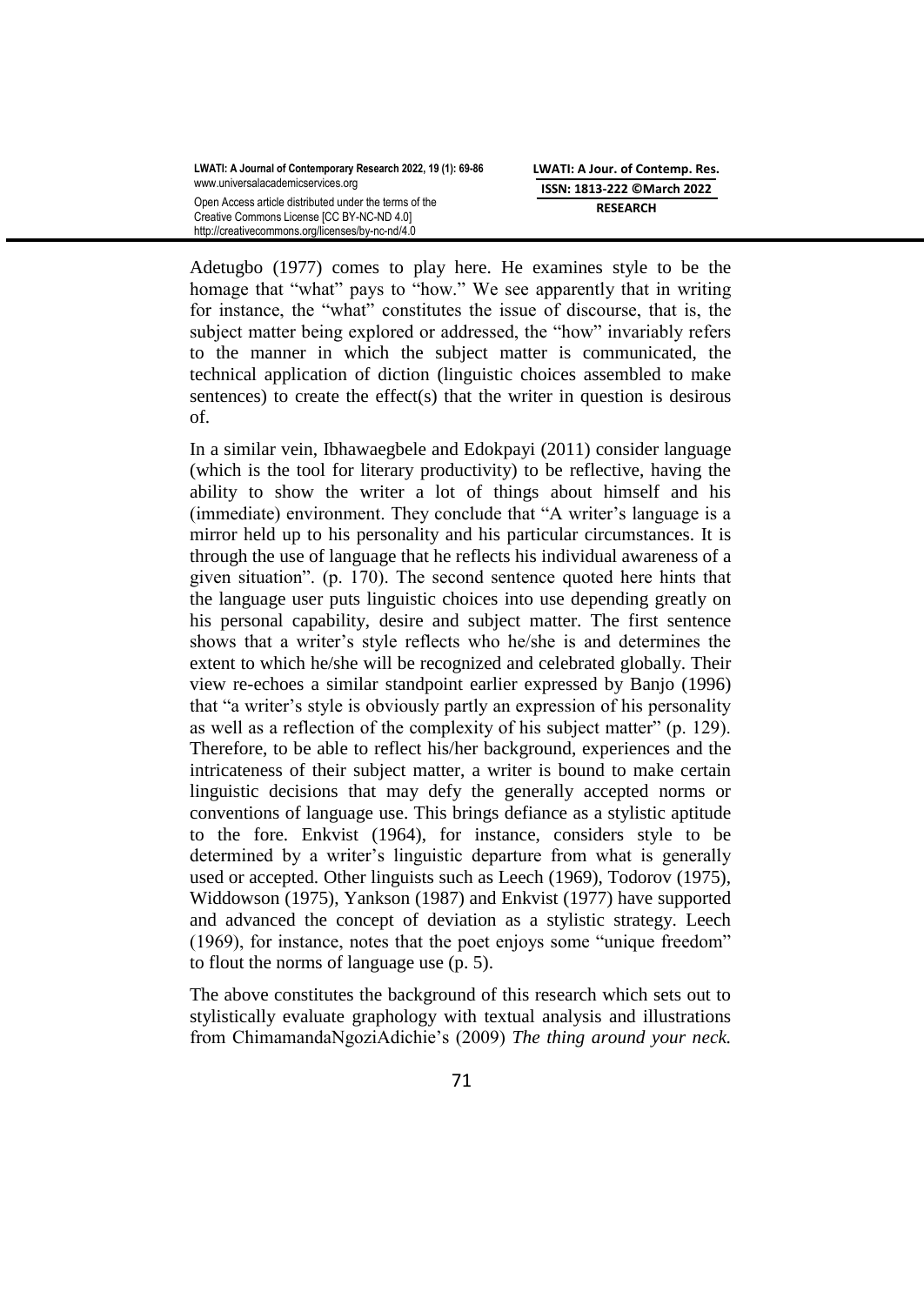This author, who is of Nigerian descent and is globally renowned for literary excellence, employs an approach to style that is deserving of stylistic evaluation. In her texts, Adichie makes some interesting graphological choices that attest to the fact that language offers limitless possibilities with regard to its utility in the avenue of literary creativity. Emphasis will, however, be placed on reviewing the stylistic feature of the language in Adichie"s collection of short stories—*The Thing Around Your Neck*— focusing on one basic level of stylistic analysis: Graphology.

### **Statement of the problem**

Writers make an array of stylistic choices to effectively communicate their ideas, feelings, ideologies and opinions on certain issues or to convey certain experiences to a wider audience. As a way of carrying this out effectively, the writer chooses an approach to style that is deemed perfect in literary communication. As such, the writer is set to be bound by some common cores of language use, certain linguistic norms, and so on. On the contrary also, the writer will have to deviate from a number of these norms, although consciously (and stylistically) to create intended effects. Africans who write in English language as a second language approach language in a style that is very interesting. If the writer is African, with an African worldview, he/she may most likely think in his/her indigenous language but have to translate these thoughts into the English language while writing. All of these impel the writer to make certain stylistic choices that are unique and quite enticing to a stylistician. This therefore constitutes the problem of this research as it sets out to evaluate the manner in which the writer of African origin uses graphology to meet certain stylistic needs. Precisely, Chimamanda Ngozi Adichie"s *The thing around your neck* has been singled out from the fold, to review the stylistic choices she makes via graphology and see how these choices conform to or deviate from the generally accepted conventions of language. In any case, whether or not she deviates, the analysis will centre on the stylistic choices of the author and the motivations behind these choices. Analytical data for appraisal will be drawn from her collection of stories, *The thing around your neck,* which constitutes the case study for this endeavour. The study will be carried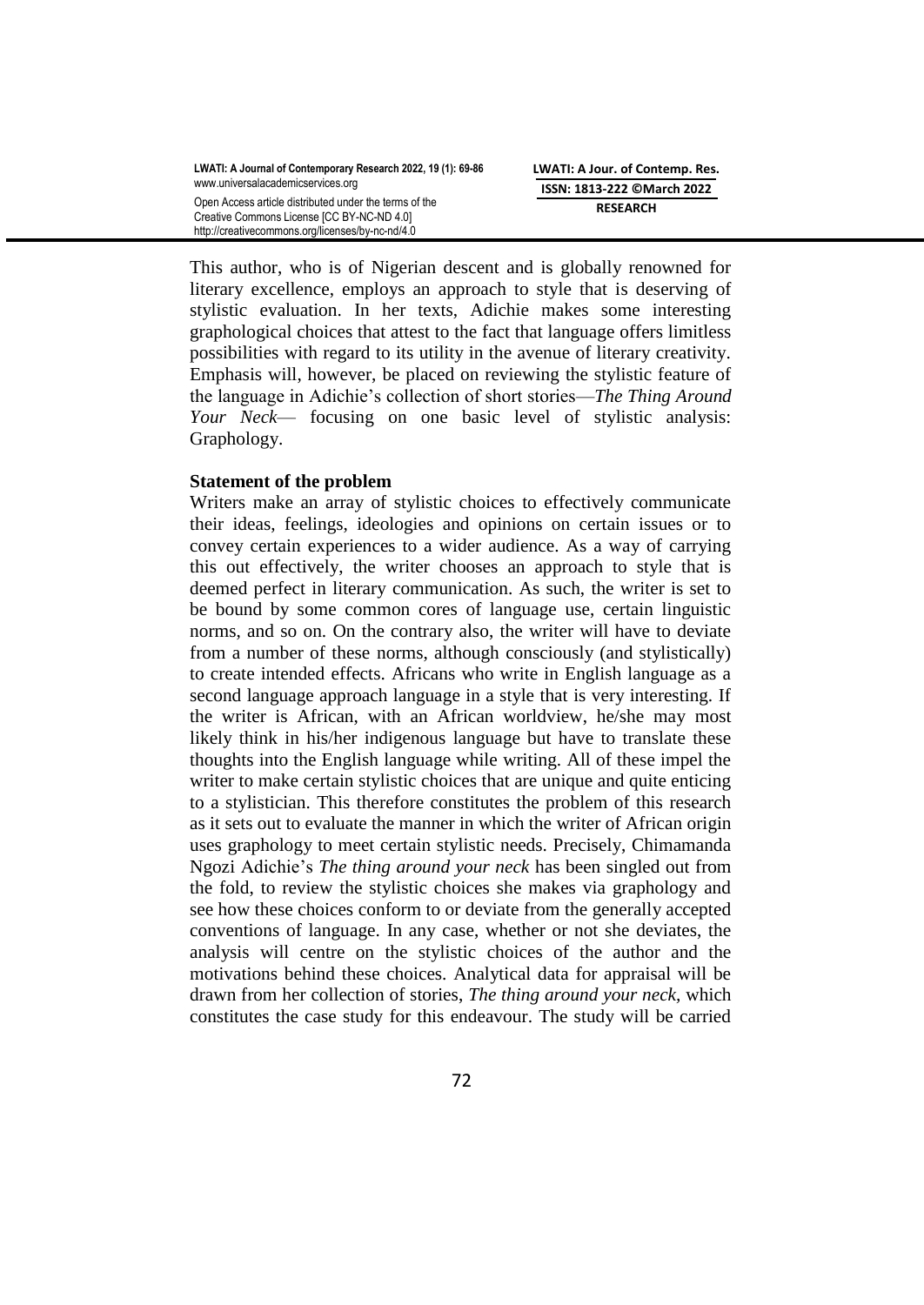out stylistically and anchored on Halliday"s Systemic Functional Grammar for a more systematic and effective analysis.

# **Reviewof Existing studies onChimamandaNgoziAdichie and on** *The thing around your neck*

Critical responsiveness has been bestowed on Adichie and her style of writing. Some of this attention has focused on her thematic preoccupations, her literary ideologies, narrative capabilities and of course, her style of language deployment. But one thing beyond debate is that all of these afore-mentioned elements are derivable from the linguistic choices made by the author. Put in a simpler way, Adichie"s language embodies her themes, ideologies, narrative structure and countless more. Consequently, this facet of the research will focus on those studies made on the creativity of the author that are of relevance to this academic engagement.

To begin this, we shall review the observations of Onukaogu and Onyerionwu (2010) who have extensively worked on ChimamandaNgoziAdichie"s writings, thus drawing a lot of significant conclusions to her style or approach to language use. First, they observe that in Adichie"s language, she attempts "to bridge the culture-linguistic gap between her Igbo background and her education and orientation in the Western language and culture in her narrative" (p. 267). Therefore, we see that the author is one who has taken a conscious awareness of the fact that she is bi-lingual (as every Nigerian is, at the very least); and decides in her writings to place the two languages she is knowledgeable of side by side. Onukaogu and Onyerionwu further highlight the influence of Adichie"s background on this procedure of language experimentation with the lucid declaration that:

> The linguistic complexion of Adichie's creative writing benefits from a combination of factors that are both personal and social. Adichie is an Igbo from the Southeastern part of Nigeria. But like many other young Nigerian people of middle-class backgrounds of her generation, she has been exposed to the English language from the earliest stages of her life. Her proficiency in the English language may have been further enhanced by her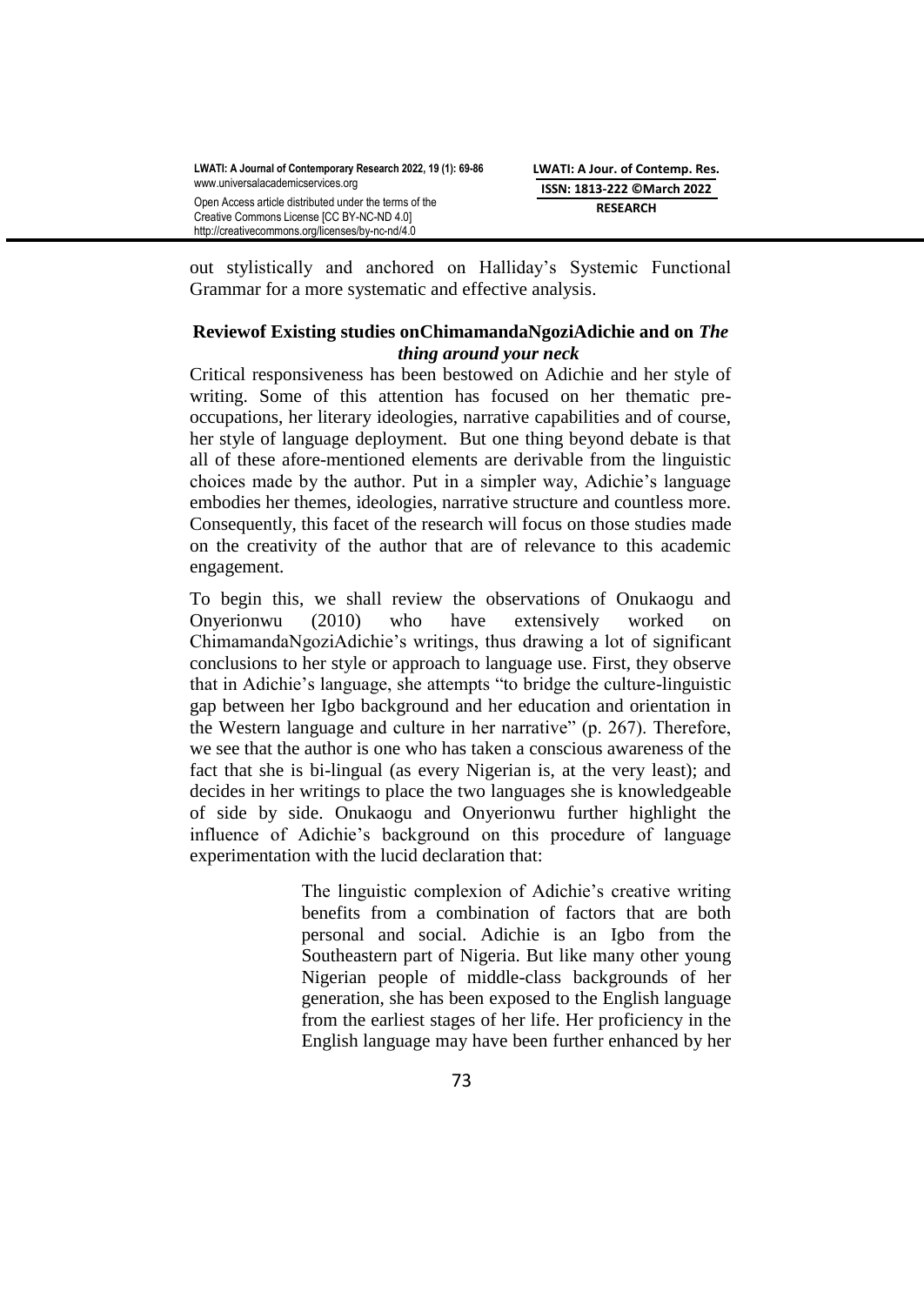upbringing in the University of Nigeria, Nsukka. (p. 267).

They also emphasise the author's desire to project her native identity and culture to the world, as they proceed to note:

> Adichie"s linguistic attitude also appears from all indications an attempt to foreground her Igbo identity, an offshoot of her well-rooted Africanist patriotism. Adichie celebrates not just the Igbo language but everything Igbo and African in her stories. This significant cultural sensitivity produces a heavy leaning of her essentially English language prose on the nuances and patterns of the Igbo. It can be argued that Adichie engages this enterprise in order to achieve contextual realism. For Adichie, even if Igbo characters are given English for obvious reasons, there has to be a way of establishing their Igboness. Allowing Igbo expressions to sit beside English ones is an effective way of achieving this" (p. 269).

So, there are some forms of patriotism to the Igbo ethnic group, to the Nigerian nation and to Africa (all of which are a common denominator in Adichie"s background) in the methodology of her language adoption for literature. She feels the need to let her language cast a reflection of her root and of the cultural endowments of this root, she cannot help but cling affectionately and inseparably to. They take their discourse a step further to make commentary on how Adichie"s literary commitment has made her comment on the language debate which has been a constant spark of controversy among African literary critics and writers alike. They succinctly draw up the statement that:

> … Adichie… has made her own contribution to the conversation about whether the African writer should write in the colonial/foreign language or the indigenous African tongue in definite terms. And in characteristic manner, her position is decisive, pragmatic and functional. Through her impressive fiction, she argues for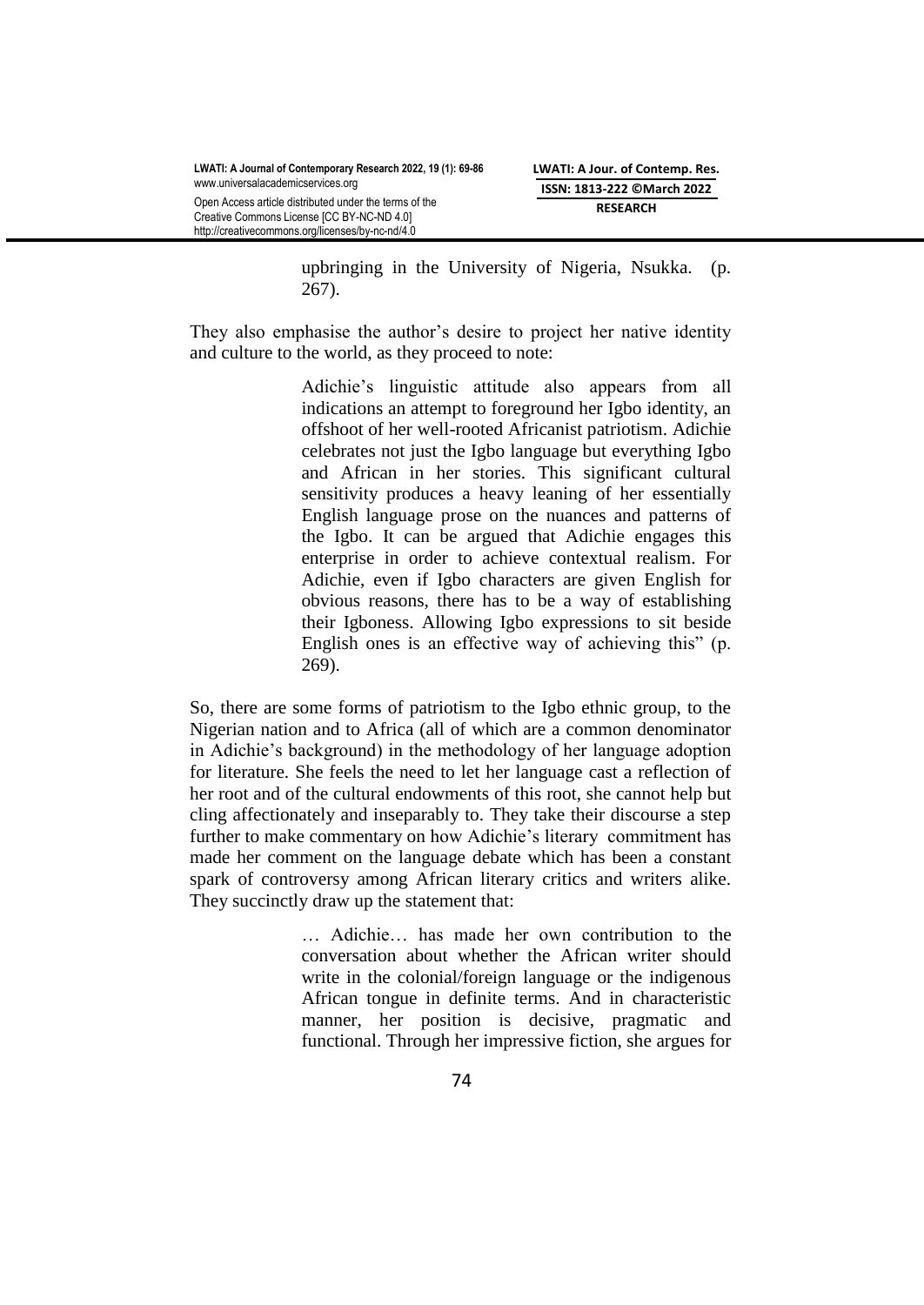http://creativecommons.org/licenses/by-nc-nd/4.0

a subtle harmony between the foreign language and the indigenous ones…. She insists that the African creative writer, even in the 21st century when the 'global' culture and language appear so dominant, can speak to both African people and the global audience (p.301).

This notion above clearly indicates that in the reading of Adichie"s works, it should be borne in mind that she allows her language configuration to cater for her African audience as well as the foreign ones, but giving them an admixture of both languages and speech patterns as used by her narrative voices and characters. Onukaogu and Onyerionwu"s observations therefore account for the many Igbo language expressions, phrases, words, proverbs and nuances that will be confronted in the course of carrying out the analysis.

Anusiem-Dick (2009) comes up with some assessments that share some resemblance with those expressed by Onukaogu and Onyerionwu (2010). They consider Adichie in the light of a nationalist who will not shy away from showing concern for, and pride in her nation, and the adorable cultures that it is blessed with, of which language is included. Commenting on this approach to language use by Adichie, they contend that the author "uses language to propagate unquestionable, uncompromised love for one"s nation… Adichie"s love for her place of birth is extolled, especially in an era where some educated parents are shy to acknowledge their native homes, preferring English…at home" (p.107). This statement betrays the image of writers who, against whatever social or global odds, will cling to their identity and shine the light of writing upon it. Adichie is thus placed side by side with the likes of Langston Hughes and Zora Neale Hurston who would not let the American society and its idiosyncratic or stereotypical view and treatment of blacks cut the cord that binds them to their root.

At this point, the study shall streamline its interest to focus on studies made on Adichie"s language use in *The thing around your neck* and how this reflects a writer who has fully stamped her ground in global literature.

The view of Abati (2009) in this regard is one of interesting value. In his review of *The thing around your neck* which he entitled "The thing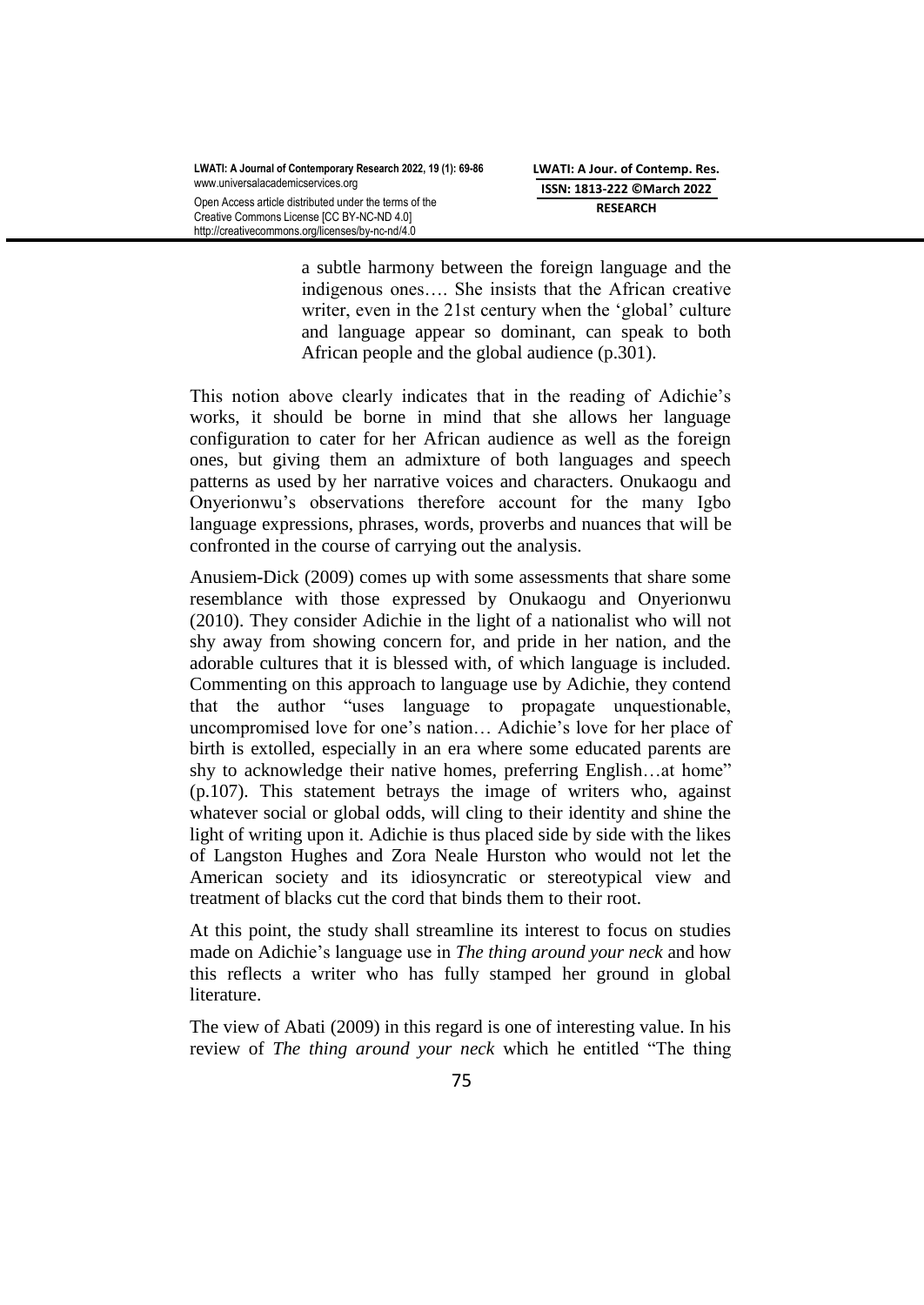around our necks," Abati compares Adichie"s language craft to that of a sculptor, noted in his exact words, thus:

> Adichie takes full command of her material, molding the stuff as a sculptor does. Many of her stories appear so well-chiseled, the reader is tempted to think he or she could have written exactly the same thing. Adichie makes complex narratives and conflicted characters look so simple, through the symbolic power of language and its varieties (p. 1).

Abati"s view above foregrounds the fact that style of language use varies depending on the writer. By drawing comparison with a sculptor, the message is clear: just as all sculptors have varying levels of expertise and prowess in the art, so also do writers. Abati progresses to emphasise the effect the author creates on her readers through the language she employs in *The thing around your neck*. He opines:

> Adichie"s writing is evocative, transporting us to known and unknown distances, described in such intimate and personal detail we seem to have been part of their creation, their sounds and smell. She deals with more intimate lived realities that compel reflection about the meaning of being and relationships. The stories in *The thing around your neck* bear the true marks of originality. This book is a further confirmation of Chimamanda"s superb literary skills (p. 1).

It is Adichie"s language in this collection that draws such a laudatory remark as this from Abati.

### **Methodology**

This research adopts the approach of content analysis to critically study textual features and data. Itthrives on data from a primary text ChimamandaNgoziAdichie"s*The thing around your neck* (2009) which is analysed under the guiding light of earlier existing studies from scholars on related issues. The Systemic Functional Grammar of M. A.K. Halliday provides the framework that sustains the analysis made.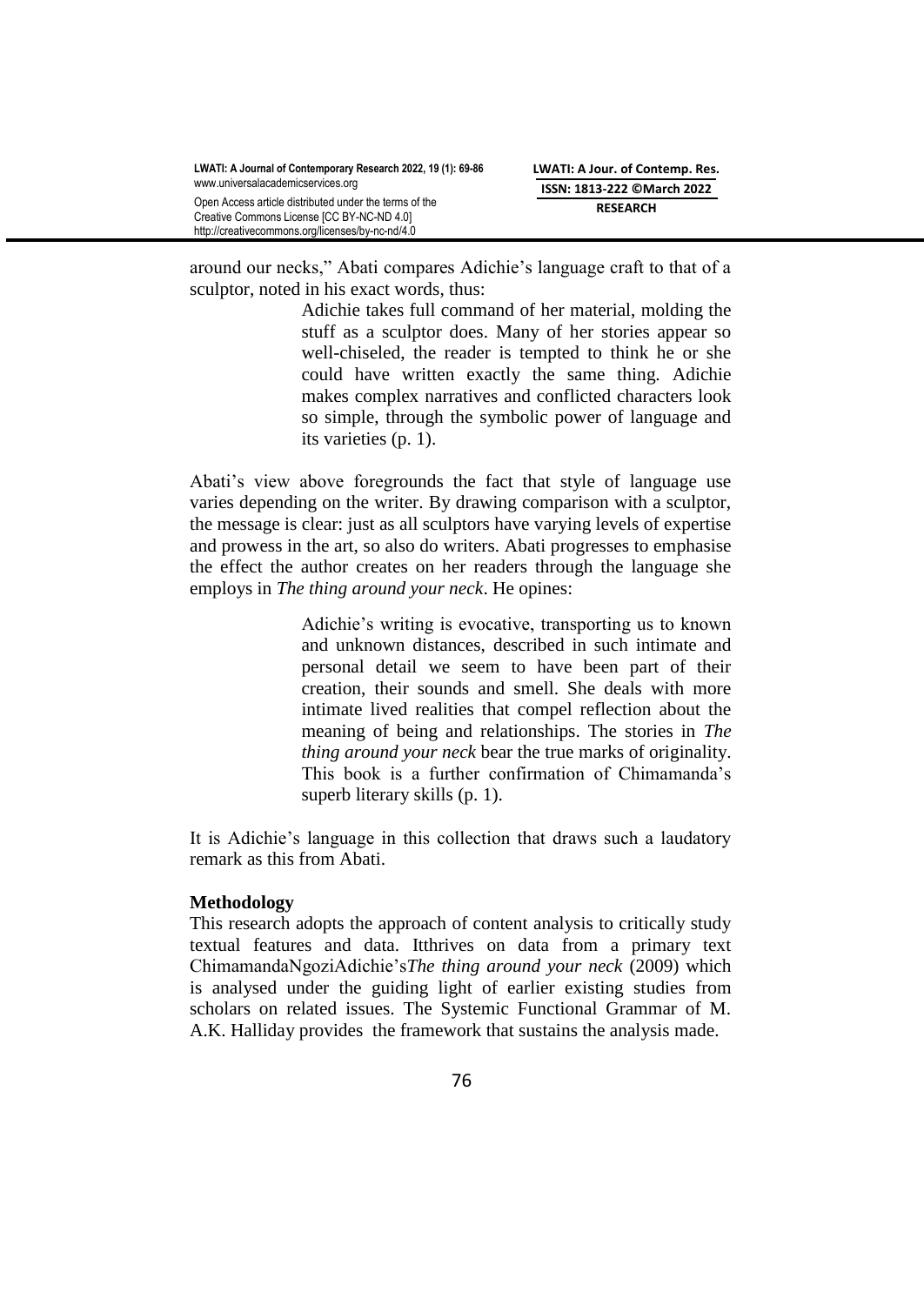**LWATI: A Journal of Contemporary Research 2022, 19 (1): 69-86** [www.universalacademicservices.org](http://www.universalacademicservices.org/) Open Access article distributed under the terms of the Creative Commons License [CC BY-NC-ND 4.0]

**LWATI: A Jour. of Contemp. Res. ISSN: 1813-222 ©March 2022 RESEARCH**

### **Theoretical framework**

http://creativecommons.org/licenses/by-nc-nd/4.0

This paper is hinged on the framework of M. A. K. Halliday"s theory of Systemic Functional Grammar (SFG). The SFG model is appropriate for a stylistic study of literature as it gives room for the study of a writer"s language (in the case of written language) as a personal choice made from several alternatives of language patterns and features. The choices are also explained to be guided by the function(s) which they are out to play or by what effect the writer is out to play. As a result, the writer settles for what medium best encodes his/her message to create a desired effect. By doing this, there is a possibility of flouting some rules of grammar or language use. By applying this theory in this manner, the stylistic study of the language use in Adichie"s*The thing around your neck* will be effectively carried out.

### **Data presentation and analysis**

One major reason for attempting a practical exploration of a text is to illustrate the formal features of a text which on the utilitarian point of view helps to reveal the intention of the writer and also gives insight on his/her pattern of writing with regard to recurrent choices.

## **Graphological level of analysis**

Graphology considers the layout of a text, exploring items of foregrounding. Foregrounding places emphasis on projected items which a writer intends to make visible in their work. It accounts generally for written features of a text which in turn convey literary meaning, Cummings and Simons (1983). These items could be punctuations, style of font, or physical structure of the text (most often in poetry). Foregrounding considers creative deviation from norms or conformity to norms both in the use of symbols and icons. The analysis at the level of graphology will be broken down into the sub-categories that follow.

### - **Italicisation**

Italicisation is the rightward slanting of letters, words or full sentences in a text. The major aim of italicisation is to place linguistic highlight on the structure or unit to which it is applied. It marks out the unit for easy notice in order to make it more prominent. Adichie has used italics in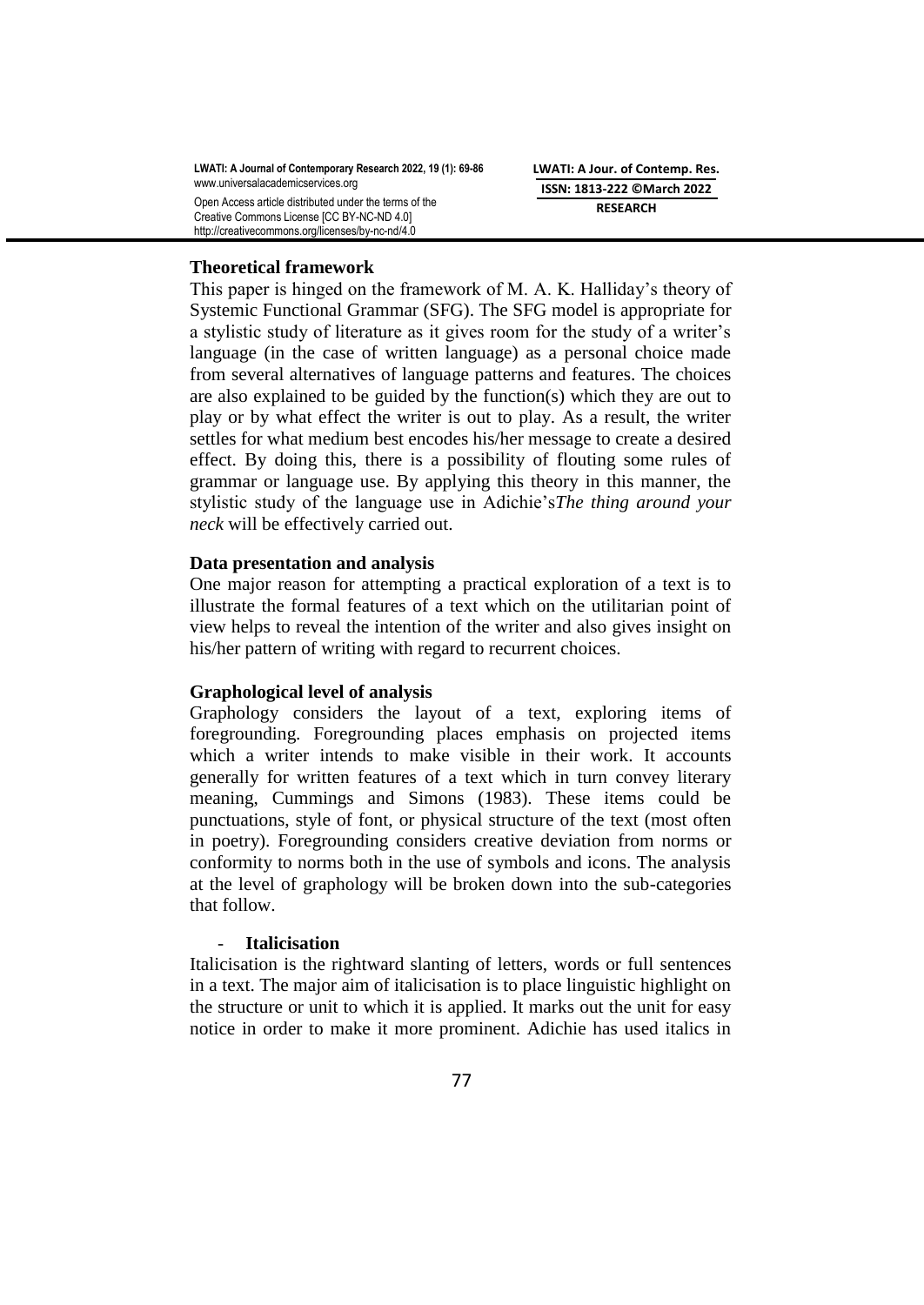*The thing around your neck* to lay emphasis on certain items. This emphasis may be to mention proper nouns and exclusive names, as can be seen in the story "Jumping monkey hill" where the following are italicised since they are exclusive names of newspapers and dailies: "The guardian" (p. 100); "Joy and city people" (p. 105); "The economist" (p. 109); and "Oratory" (p. 109).

The same style of italicising dailies and titles is sustained in "The American embassy" where the emphasis on them is in a bid to remove them from the surreal into the real or physically expressive. The following suggest such: "The Guardian" (p. 128, 136); "The News" (p. 128); "The Vanguard" (p. 128); "The New Nigerian" (p. 134, 135); and "Evening News" (p. 136).

Titles of movies and their signatures are also rendered in italics which is applicable to the norm of literary writing. Adichie has conformed to this, seemingly to relay her work as close to reality as possible. Movie titles like "The Lion King" and "Jeopardy" (p. 120/121) are rendered in italics, relating them to the non-fictional life where these titles exist.

More expressively, Adichie uses italics to express non-English words, thus imputing the cultural relevance of setting into her stories. In "The thing around your neck", the following words are indigenous words rendered in italics: "dawadawa" (p. 123); "onugbu" (p. 168); "nsi" (p. 122); "nwanne" (p. 116); "abeg" (p. 128); "abi" (p. 138); "uziza" (p. 168); and so on.

Italicisation also features at the sentence level where the writer has rendered Igbo utterances in italics, such as the following in "The arrangers of marriage": "Ike agwum" (p. 168); "Eziokwu?" (pp. 169, 171); "Ezigbo di!"(p. 170); "O di mma" (p. 172), and so on. It is important to observe that the Igbo expressions are translated alongside, such that their English equivalents are provided just next to them. Therefore, one observes that the essence of the rendered Igbo expressions is to infuse the writing with elements of originality seen in the live and physical conversational situations. Through this graphological device, the author succeeds in creating a make-believe world that shares great semblance with the experience of reality. This is realism in conversation, the writer's "ability to render in writing the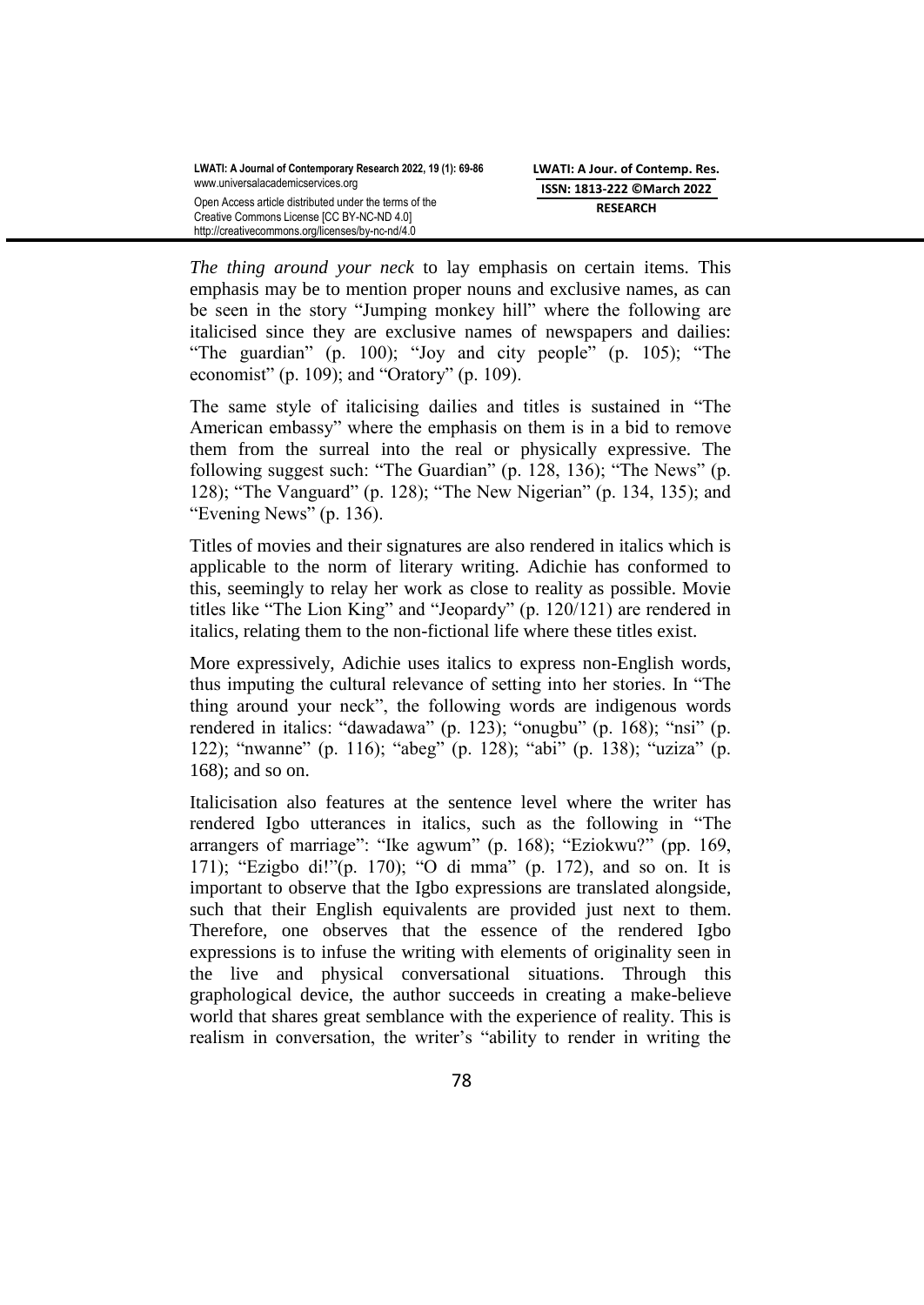characteristics of spoken conversational language" (Leech and Short, 1981; p. 160). The author attempts to render in written form the exact manner in which the Igbo characters would speak in real life. Onumajuru (2015) describes this communicative mannerism where he posits that:

> An Igbo native speaker is so used to code-mixing that he does not always know when he mixes both English and Igbo…in the same utterance. This mixture has become so natural to Igbo speakers that they can hardly make a sentence in Igbo without one or two words of the English language (p. 61).

There is also the illustration of what Adeniran (2015) calls the "otherendowed" characteristic of the English language, which makes it accommodate words and expressions from the indigenous language.

In "A private experience", italicisation is used to emphasise concealed thoughts or hidden conversations. The Hausa woman who shares the same danger of ethno-religious chaos with Chika is said to scream in her subconscious, "Hold me, and comfort me because I cannot deal with this alone" (p. 51). This thought is put in italics because it is neither considered a part of their interaction nor the normal discourse. This calls the author"s attention to foreground it from the general write-up. There is a recurrent use of this style in "The American embassy" where Adichie employs italicisation to foreground the thoughts of the protagonist who is simply referred to as "she". More specific is the fact that only the utterances of others, who in one way or another have contributed to her trauma, are rendered in italics. When recounting the episodes that lead to the cold-blooded murder of her son (and only child), Ugonna, the utterances of the assailants are depicted in italics, thus:

- (a) "*Where is your husband? Where is he*?" (p. 131)
- (b) "*You know about the story your husband wrote in the newspaper? You know he is a liar? You know people like him should be in jail because they cause trouble, because they don't want Nigeria to move forward*?" (p. 132)
- (c) "*Fine woman, why you marry trouble maker*?" (p.132)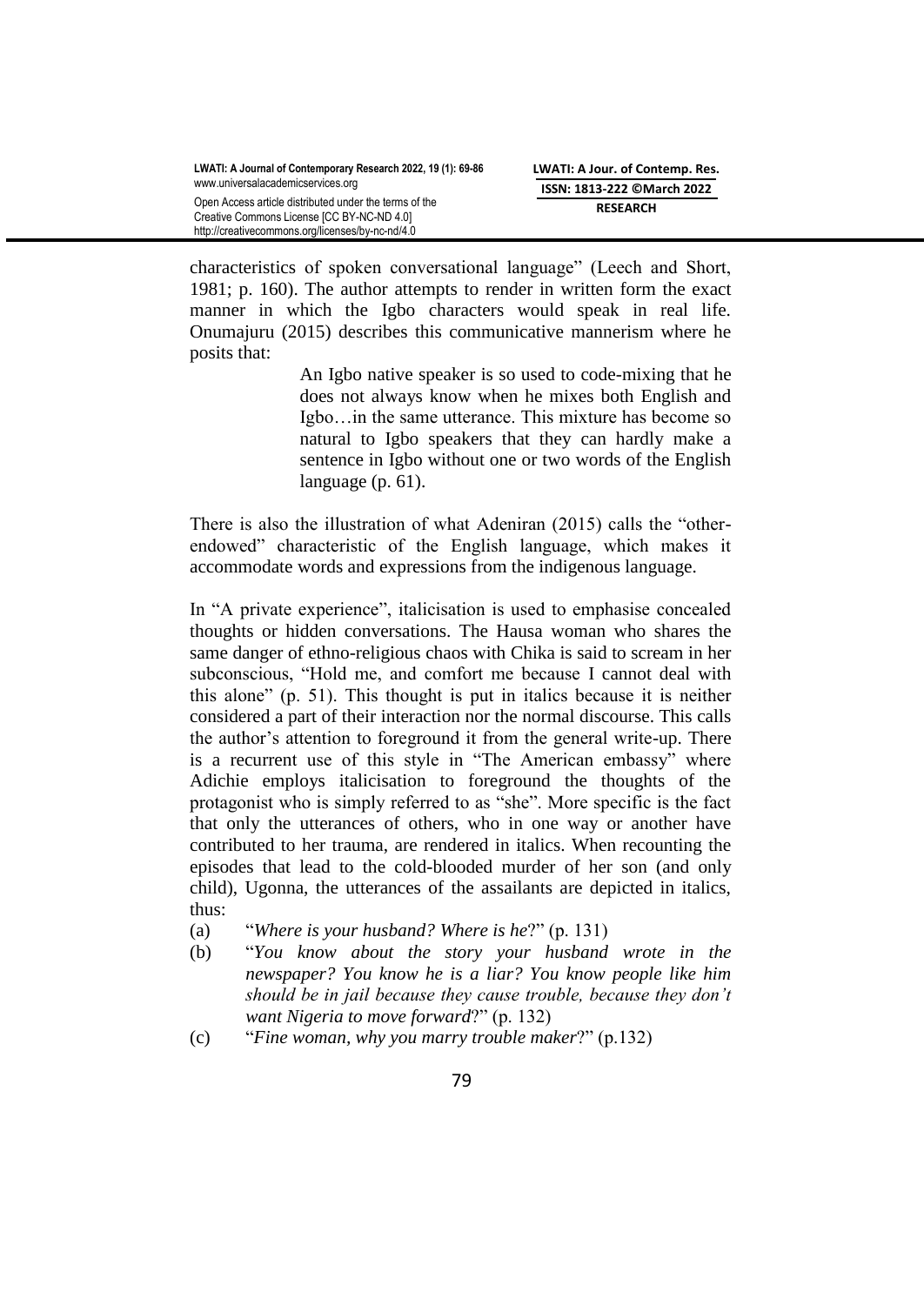- (d) "*Let's go*" (p. 132)
- (e) "*You think she will tell people it was an accident? Is this what Oga asked us to do? A small child! We have to hit the mother. No, that's double trouble. Yes. No, let's go my friend*!" (p. 133)

In the extract (e), it is ideal to observe that the italicised utterances are not made by one person, but by several. Nonetheless, the writer chooses to put them all together as a way of presenting a single thought.

As revealed, the author employs italicisation to emphasise or foreground features which she chooses to take out of the background. Adichie has used italics to reveal titles of dailies, books and other nonprint items; to express non-English words and sentences; as well as to reveal the thoughts or inner contemplations of characters, especially when quoting other characters the readers may not have had encounters with.

#### - **Capitalisation**

Another element of foregrounding is capitalisation, which is the adoption of uppercase lettering for stylistic relevance. As a norm, sentences are begun with capital letters and Adichie adopts this convention meticulously. However, to begin every story in the collection, the first letter is superscripted, running into the succeeding line. This is aesthetic in concept as it adds beauty to the script. Also, it draws attention to the beginnings of the stories, more or less announcing that the opening sentences constitute the core of each story. This is truer when one considers the fact that the initial letters of each story are not just capitalized, but also bolded.

Adichie also uses full capitalisation in several cases worth mentioning. One of such is to recast names of definite places where the captions are physically inscribed. For instance, in "The arrangers of marriage", the restaurant the couple visit has a lopsided print "BEST CARIBBEAN AND AMERICAN FOOD", (p. 173) which implies that that is the insignia which brings to bare the physical attribution to the author"s writing. It is worthy of note that the Caribbean share a great historical similarity with the United States of America with regards to the exportation of African slaves and the rise of black diasporas. The full capitalization of the name of this restaurant, therefore, draws attention to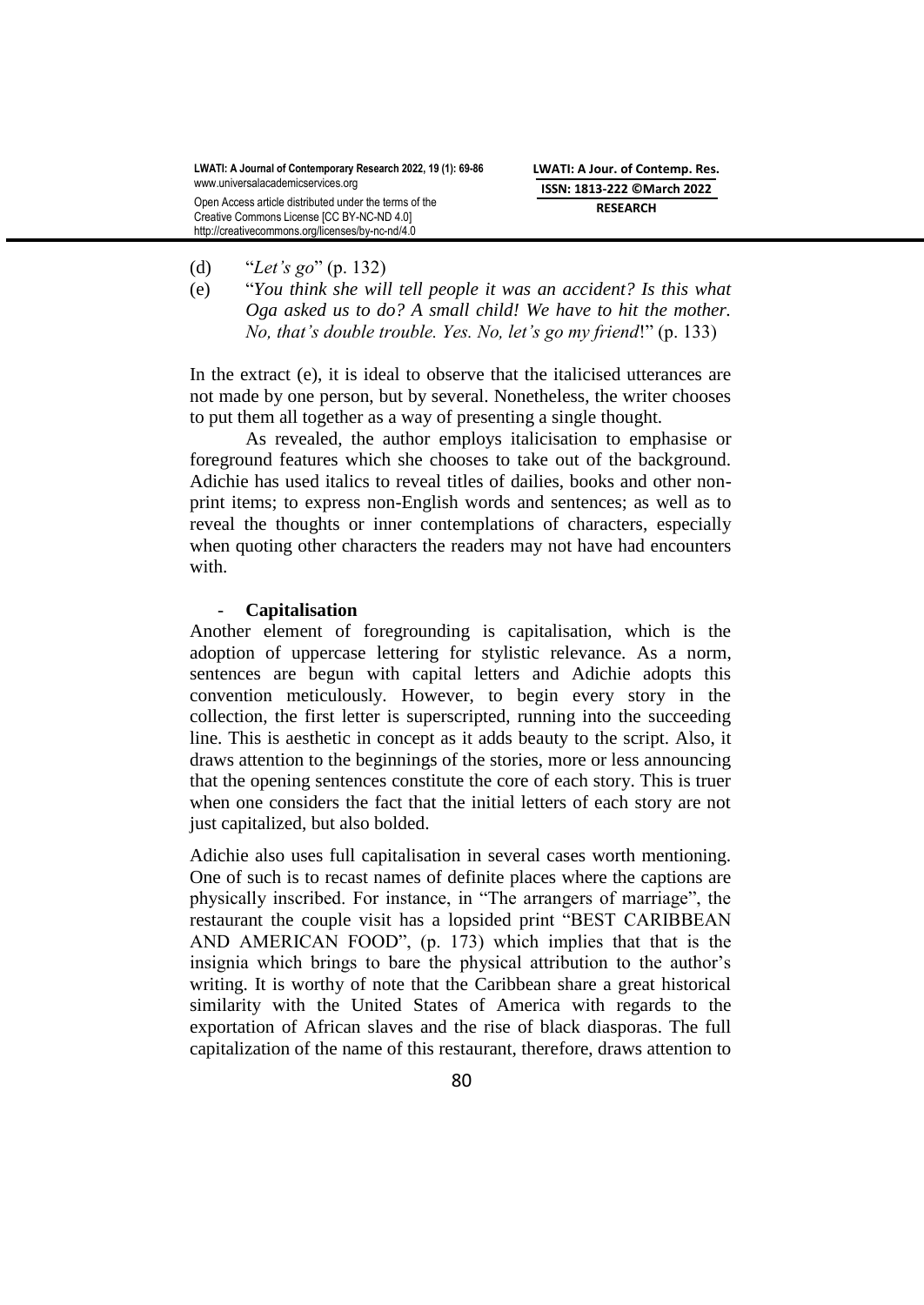blackness and the black experience of racism, rather than to food. The fact that the print is described as being lopsided further adumbrates the historical displacement of blacks, which is the hidden preoccupation of the author here. This is truer when one considers the general preoccupation of the story: a sham marriage between a US citizen and an illegal immigrant.

The author also features capitalisation not just for the inscription of places, but also for the characters" own inscriptions. An example is when Ofodile fills out his wife's name into the social security number application form; the name he entered is capitalised for emphasis: "AGATHA BELL". As is the norm in writing acronyms, Adichie maintains the capitalisation in "Ghosts" where she puts television stations in their shortened forms: NTA, BBC, CNN — for Nigerian Television Authority, British Broadcasting Corporation and Cable Network News, respectively (p. 72). Other places where she puts acronyms to use are TV (for television—p. 72), and NITEL, for Nigerian Telecommunications Limited (p. 69).

# - **Text incorporation**

Text incorporation considers the introduction of another sub-text within the primary text. In the case of *The thing around your neck*, text incorporation features only in the story "Jumping Monkey Hill". There is a story within the central story, told by Ujunwa who has to attend a writers" conference at Jumping Monkey Hill, outside Cape Town. The African Writers" Workshop is attended by writers from various African nations who share a common writing heritage. In Ujunwa"s immediate group are a South African from Durban, another from Johannesburg, a Tanzanian, a Ugandan, a Zimbabwean, a Kenyan, and a Senegalese. Ujunwa is the only one from Nigeria. Members of the group take turns to read their stories to the hearing of others. Ujunwa"s story is the text incorporated into the story, which is about her experience in securing a job with Merchant Trust Bank. Ujunwa"s story is finally revealed to be her life experience in the closing episode of the narration where the credibility of the story is questioned by Edward, a co-participant.

Graphologically, the text is centralised and indented from the main text. It also appears in a smaller font, suggesting that it is simply slipped in,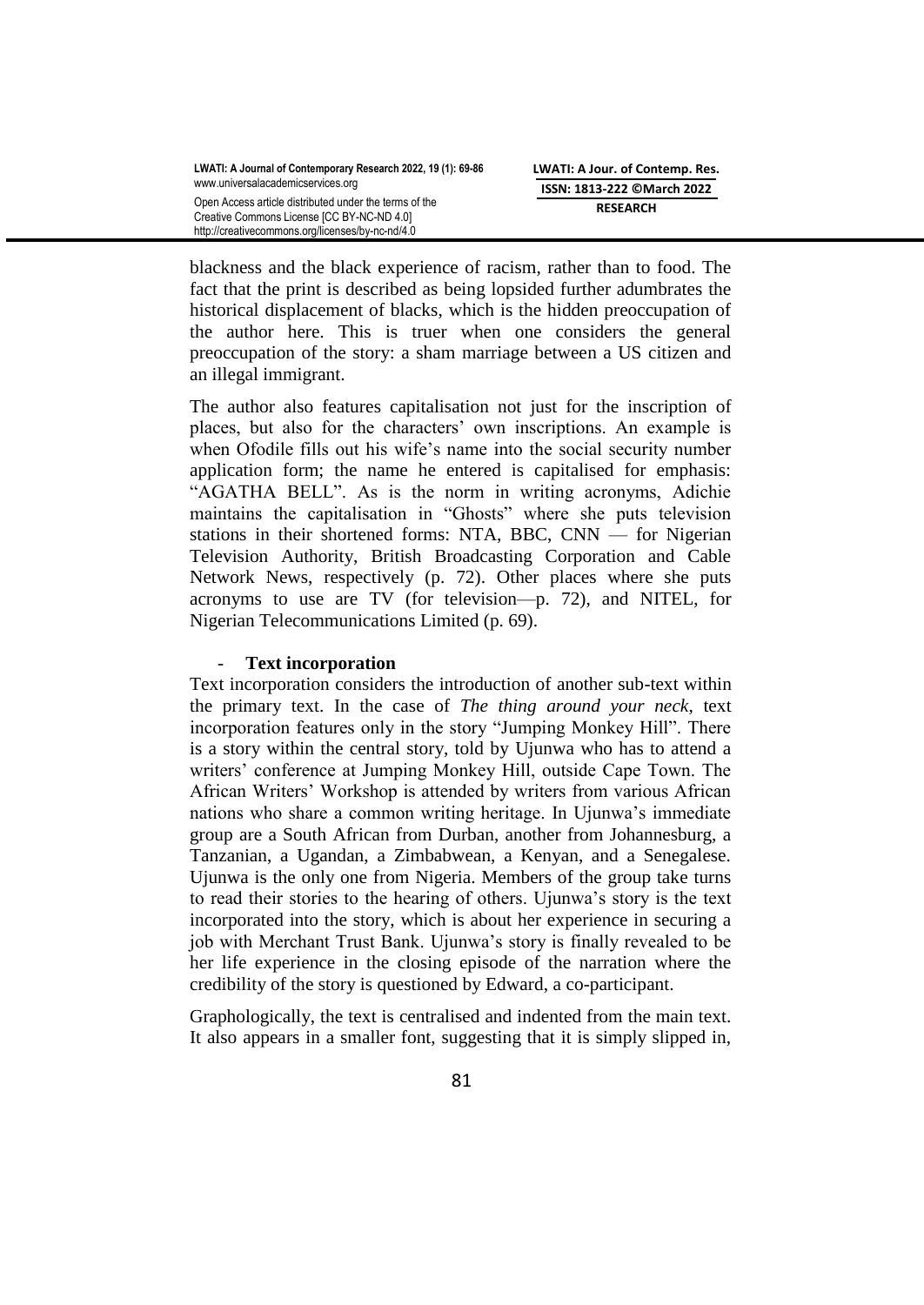and not the main text of emphasis. The author shuttles between the two stories (that of Ujunwa in Cape Town and that of Chioma (a pseudonym for the same Ujunwa back in Nigeria) as she occasionally breaks one to attend to the other and then returns to it. The in-text is broken into three parts. The first, recounting her family experiences and her mother"s first encounter of molestation, appears between pages 100 and 101. The second script takes off from her interview at Merchant Trust Bank and the task of winning customers and clients. Alhaji is the client she and her friend and co-worker go to see. This appears between pages 103 and 105. The last sub-text runs from page 110 through 111 and captures Chioma"s resolve not to give in to Alhaji"s erotic desires.

Through the technique of text incorporation, Adichie gives a multifaceted portrayal of the woman in an African setting where the web of patriarchy entangles her existence. This is represented by Edward Campbell, the South African and Alhaji in Nigeria, both of whom are desirous of sexually exploiting the protagonist.

# - **Paragraphing and breakage of points**

Paragraphing in the text is achieved through a two-space indentation, such that a new paragraph is laid below the final lines of the former with a skipping on only two letter spaces. The same is seen in cases where the author introduces spoken discourses. Quoted discourses, mostly rendered in inverted commas, have two spaces indentation as well. However, for breakage of points, Adichie leaves about two lines tabulation and introduces the new breakage on the third line. New episodes and acts are introduced without an indentation, but flushed to the margin.

# - **Punctuations**

Punctuations and their frequency of occurrence determine foregrounding, which is reflective of the writer"s style. Prominent in the consideration is the use of dashes, parentheses, and word borders (hyphens and inverted commas).

Conventionally, dashes are used as a form of sentence breakage where clauses are broken and referenced in newly created ones. The use of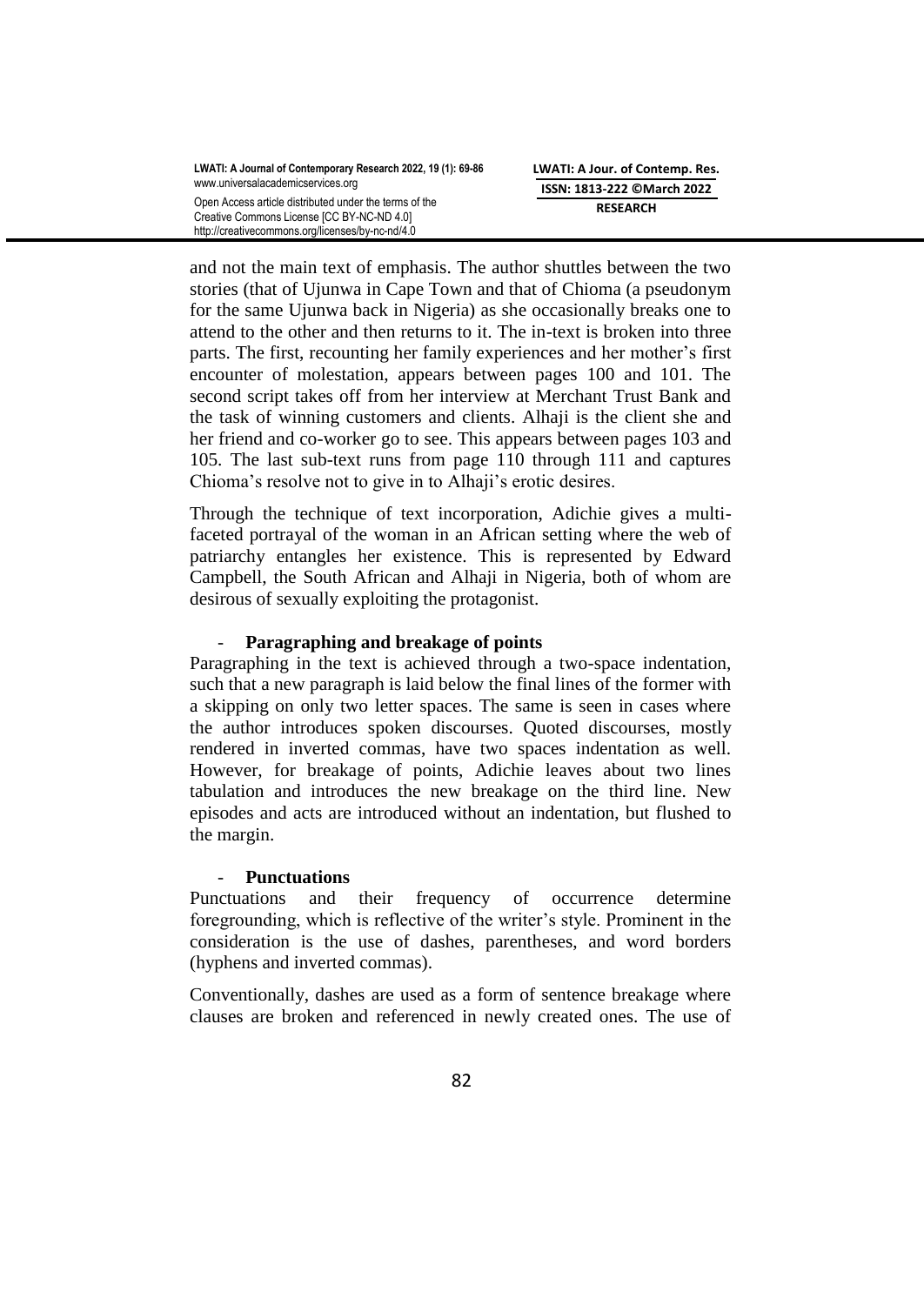dashes is consistent in the text. The author has been able to use them on three levels of operation.

The first level is as an asyndetic element which enables it feature in place of a comma. Below are extracts in this regard.

- (1) "Wait—" I said (a comma is used conventionally to separate the speech from the ascription clause, but not in this case) (p.169).
- (2) I sat before my limp pancakes—they were so much thinner than the chewy slabs I made at home—and bland tea…. (p. 171)
- (3) I did not know if three dollars an hour was very good or very bad—I was leaning towards very good—until he added that… (p. 174).
- (4) Aunty Ada would base her prostitute judgement on Nia"s lipstick, a shimmery orange, and the eye shadow—similar to the shade of the lipstick—that clung to her heavy lids.

In (2) and (3) above, the asyndetic nature describes items; in (2) "pancakes" and in (4) "Nia's lipsticks".

- (5) …into this narrow one, which she feared felt was dangerous until she saw the woman. Note: Here, the conjunction "and" would have sufficed, but Adichie stylistically avoids using the conjunction, but uses a dash in order not to pause or alter the thoughts.
- (6) "…that the vandals as we called the federal soldiers would be defeated …" The use of dashes here is as a description marker, where the adjectival clause is introduced to describe vandals, just like can be derived in (7), below:
- (7) When we heard of saboteurs we called them "sabos" who betrayed our soldiers, our just cause…. Dashes are also used as apposition markers, when an already mentioned item is mentioned again or recast, like in the illustrations below: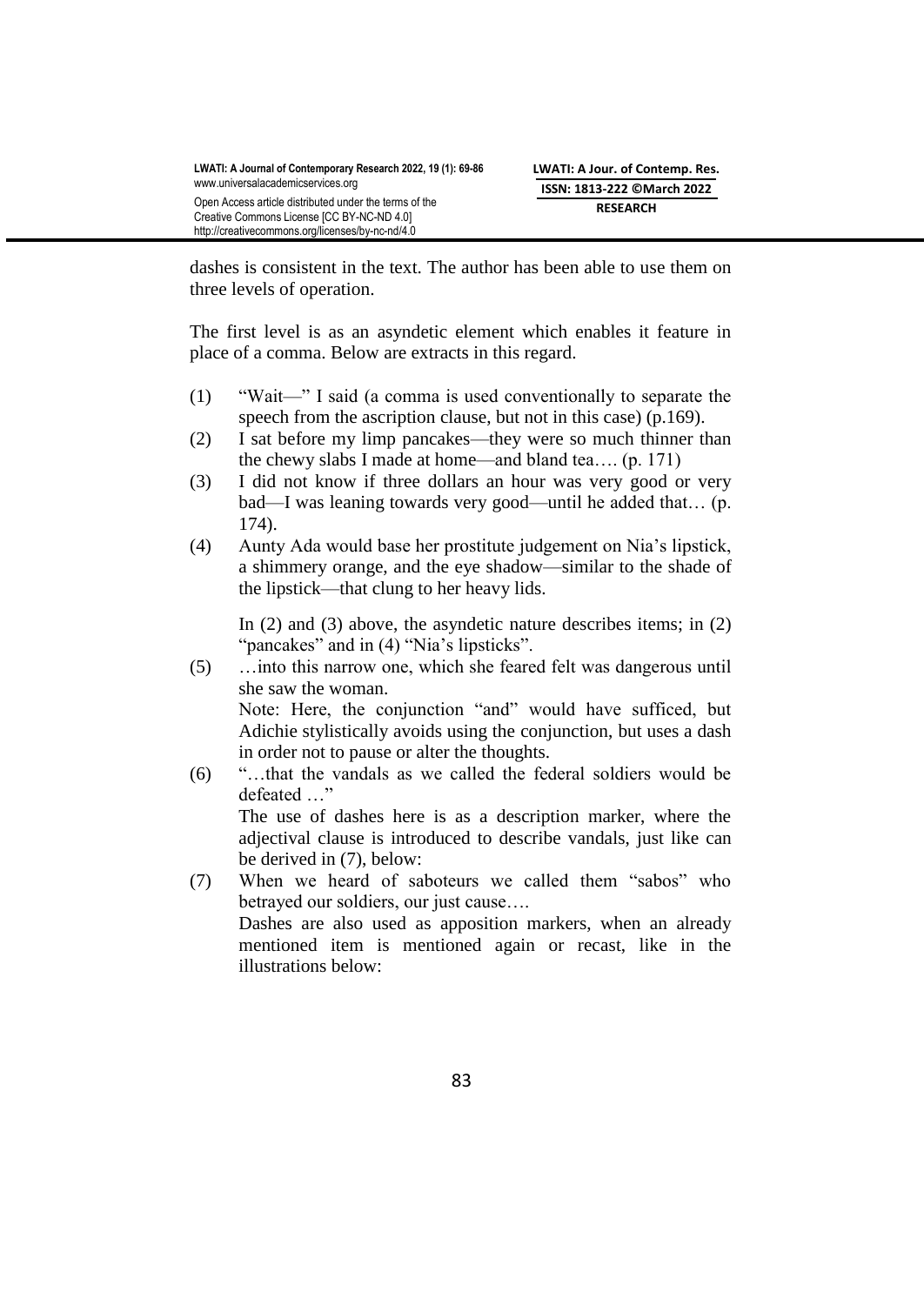- (8) Our piano Ebere"s piano was gone.
- "Ebere's piano" is an apposition to "our piano" but is separated with dashes, instead of the conventional commas.

#### **Discussion of findings**

Primarily, it has been realised that the author feels the need to effectively represent the cultures and linguistic background of the Igbo people of Eastern Nigeria on the one hand, and that of the Nigerian environment on the other. As a result of this, she settles for an approach to style that most readily portrays the linguistic complexities of the Nigerian scene. This is obvious, as derived from the analysis, in the proliferation of words and expressions borrowed from the indigenous Nigerian languages (particularly the Igbo language), the adoption of the Nigerian Pidgin English variety, the representation of the linguistic idiolects and idiosyncrasies of certain characters from various ethnic groups (as seen in exclamations like "ewo o!", "Chim o!", and so on), etc. These elements bring about originality in her stories, making her characters and their experiences as close to real life characters and events as possible.

The analysis revealed that graphological elements of style are put to use by the author, owing to the fact that these are expected to feature mostly in poetry. However, those identified through the analysis had to illustrate the writer"s representation of sound patterns, idiolect, accentuation, all of which recast the linguistic complexities of the African continent.

## **Conclusion**

The study has critically examined the way in which ChimamandaNgoziAdichie explores graphology as style in her writings, with particular emphasis on her short story collection,*The thing around your neck.* It has also taken a close look at the various ways in which stylistic elements can be employed by writers in a general sense to enhance the communication of literary messages to their readers in the most befitting manner.

The analysis has revealed the graphology as one of linguistic strategies employed by the writer who appreciates and continually asserts her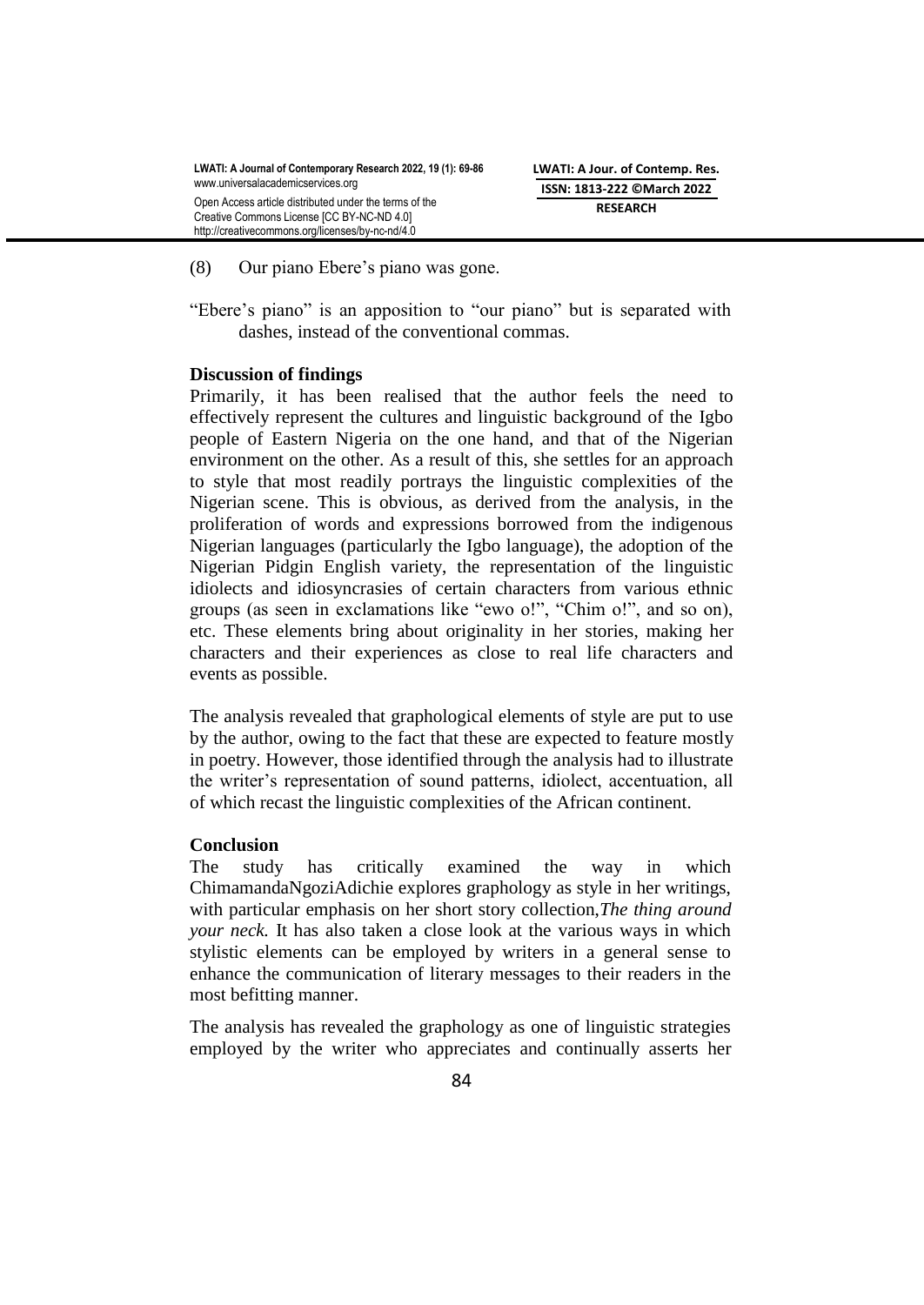Africanness in her writings. She feels the urge to always have a reflection of the linguistic, cultural and behavioural complexities of Africa and its people. Resulting from this, she makes language choices that reflect these in her writings. One way of achieving this is by borrowing a lot of expressions from the indigenous Igbo language and allowing them to feature in their original forms in her writings.

It can be summed up here that the stylistic (graphology) strategies employed by the author as identified here, is a seal of her literary excellence, singling her out as a master of words, one who tells stories, bearing in mind the need to communicate in the most effective way to her audience.

### **Recommendations**

It is recommended that more stylistic studies be carried out on the area of stylistics as it applies to African writing. This would be of great benefit to scholars of literature and language, as well as readers of literature in general.

Finally, the studied text can also be examined using other linguistic parameters (like syntactic {or grammatical},lexico-semantic and phonological) of analysis aside the one adopted in this study for further and broader understanding.

### **References**

- Abati, R. (2009). "Review: *The Thing Around Our Necks*". Retrieved September 9, 2017 from [www.nairaland.com/300096/ review](http://www.nairaland.com/300096/%20review-%20chimamandas-thing-around-neck.2009)[chimamandas-thing-around-neck.2009.](http://www.nairaland.com/300096/%20review-%20chimamandas-thing-around-neck.2009)
- Adeniran, A. (2015). English—A greatly endowed language. In O. Nidimele and A. Bambgose (2016) (Eds.) *Nigerian Languages, Literatures, Cultures and Reforms:A Festschrift for Ayo Bamgbose.* Port Harcourt: GOC Ltd. and Embai Press. 133 -140.
- Adetugbo, B. (1977). Nigerian English, Facts or Fiction.*Lagos Notes and Records* 6.
- Adichie, C. N. (2009). *The Thing Around Your Neck and Other Stories.*  Lagos: Kachifo.